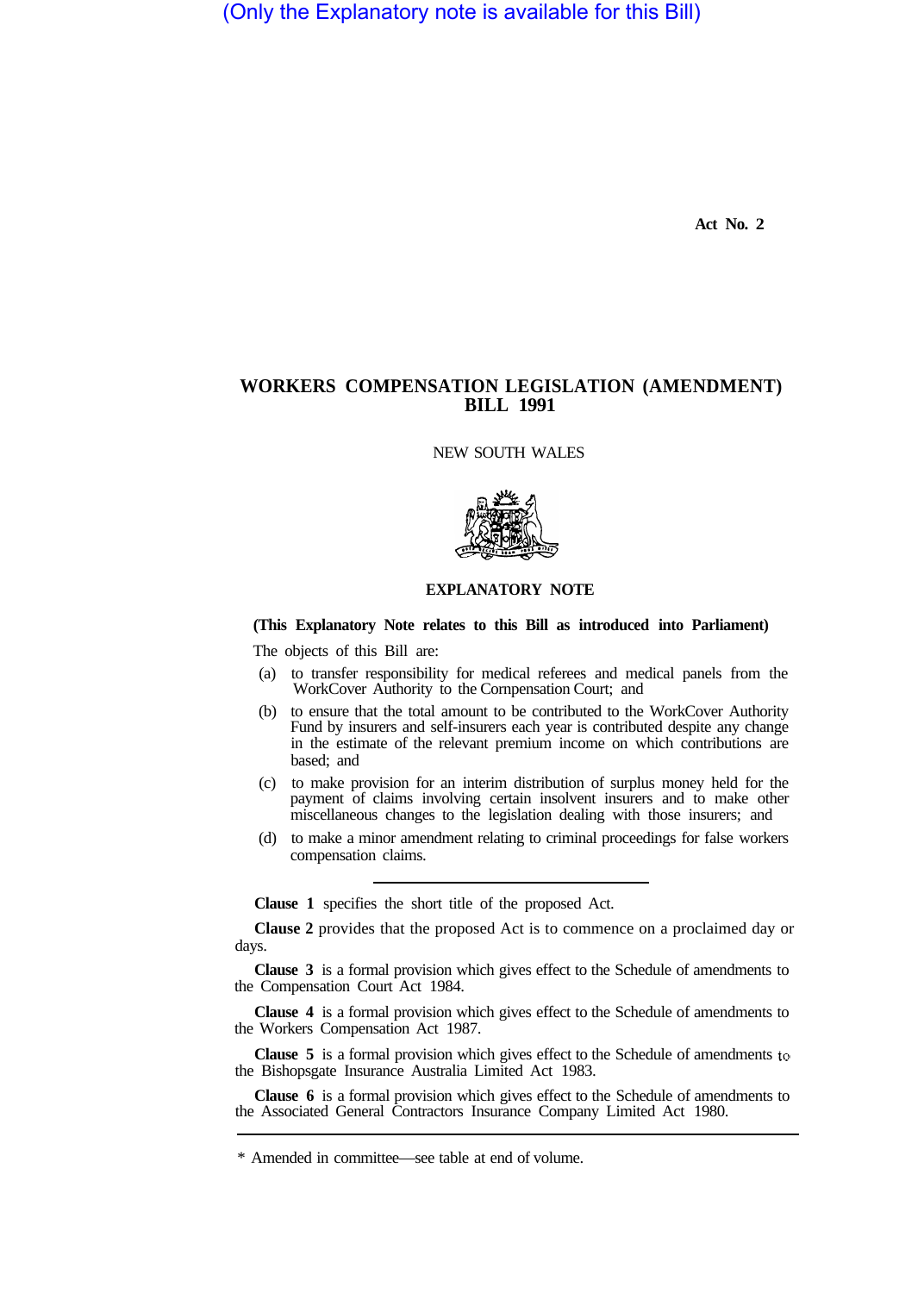### *Workers Compensation Legislation (Amendment) 1991*

### **SCHEDULE l—AMENDMENT OF COMPENSATION COURT ACT 1984**

Schedule 1 provides for the appointment of medical referees (including a chief medical officer) and the constitution of medical panels. The provisions are similar to the existing provisions except that:

- (a) the chief medical officer is to be an officer of the Compensation Court and not an officer of the Workcover Authority; and
- (b) other medical referees are to be appointed by the Chief Judge; and
- (c) medical panels will continue to be constituted by medical referees nominated by the chief medical officer, but on behalf of the Court and not the WorkCover Authority.

# **SCHEDULE 2—AMENDMENT OF WORKERS COMPENSATION ACT 1987**

#### **Medical referees and panels**

**Schedule 2 (l), (3)–(5)** and **(7)** make amendments as a consequence of the amendments made by Schedule 1.

#### **False compensation claims**

**Schedule 2 (2)** removes the restriction in section 92B of the Act that provides that the summary offence of making false workers compensation claims is not applicable if the claim form is verified by statutory declaration.

### **Contributions to Workcover Authority Fund**

**Schedule 2 (6)** provides for the redetermination of contributions by insurers and self-insurers to the Workcover Authority Fund to ensure that the appropriate total amount to be contributed to the Fund by insurers and self-insurers each year is contributed despite any change in the estimate of the relevant premium income on which the contributions are based. Under the Act, contributions are based on a common percentage of each insurer's premium income for the financial year concerned—the percentage being determined prior to that financial year on the basis of the estimated total amount of premium income that will be received by all insurers during the year and on the basis of the total amount required to be contributed to the Fund to meet the estimated amount of expenditure from the Fund. The WorkCover Authority's original estimate of premium income may need to be revised because of unexpected changes in economic circumstances.

#### **SCHEDULE 3—AMENDMENT OF BISHOPSGATE INSURANCE AUSTRALIA LIMITED ACT 1983**

The Act establishes a fund under the management of the Government Insurance Office (GIO) to meet the workers compensation liabilities of the insolvent Bishopsgate Insurance Australia Limited ("the Company"). The Act requires certain licensed insurers to pay contributions to the fund to meet those liabilities. After dissolution of the Company the Act provides for remaining entitlements to be paid out of the Insurers' Contribution Fund.